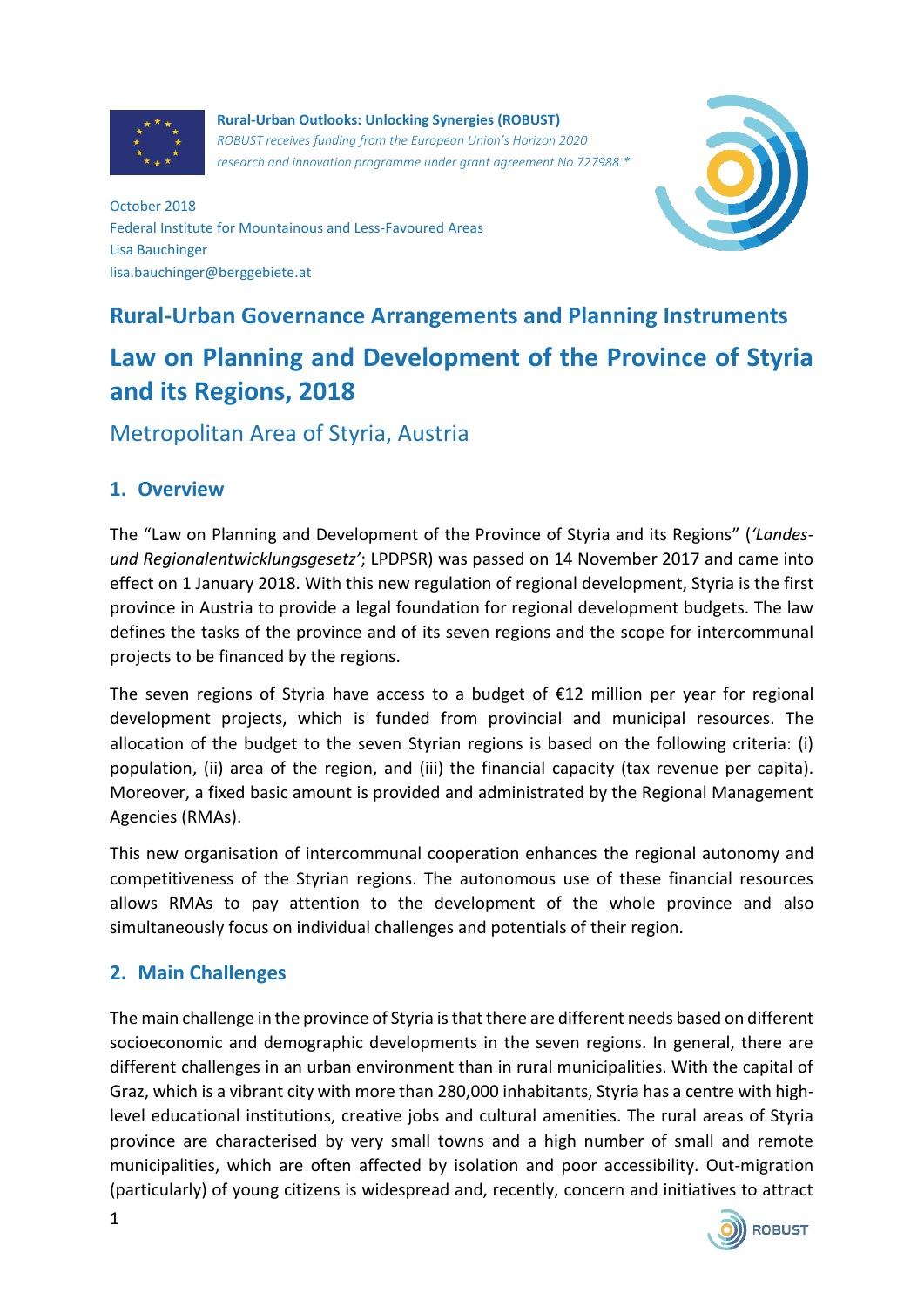new businesses, create new job opportunities and financial benefits from the municipality are increasing. One important concern is to enhance life quality. This competitive mind set dominates the rural areas and therefore, incentives for intercommunal cooperation, like the regional development budget, are crucial to provide cooperative strategies to develop the Styrian regions, and not to continue separated action.

The new law provides scope to foster inter-communal projects in the fields of public infrastructure, economy or common goods. In 2018, 28 projects have already been launched with a focus on inter-municipal cooperation like multi-modal mobility, city-regional location development, broadband expansion, and regional education fairs. Intercommunal cooperation is the main precondition to receive financial support for projects from the regional development budget.

#### **3. Main Insights**

In the following section the collaborative partnerships between the province of Styria, its regions and the municipalities are explained in detail. The definition and regulation of the tasks of the administrative bodies are the basis for rural-urban activities within the Metropolitan Area of Styria and to the innovative aspects applied following the new law's specification.

#### 3.1. Insights related to the broad area of "network governance"

The cooperation between the province of Styria, the seven regions, including the Metropolitan Area of Styria, and the municipalities has now, due to the new LPDPSR, a legal basis.

The regional association in each of the seven regions is the "umbrella" organisation for the political bodies that allocate funds for projects, whereas the regional management authority is the operational unit. The Metropolitan Area of Styria, as well as the other regions, decides on the basis of a list of eligibility criteria for respective projects. The two main requirements for implementation are (i) the fact of intercommunal cooperation and (ii) a thematic focus according to the regional development mission statement. In the region Metropolitan Area of Styria these are as follows: business and research locations; mobility and environment; quality of life and public welfare. Additional criteria for project selection include the level of cooperation and the sustainability of activities.

Since the projects are chosen by the regional association together with the Styrian Regional Management Agencies, cross-sectoral relationships are crucial. In the next sections, these relationships are further elaborated.

# 3.2. Insights related to mechanisms of cross-sectoral coordination and cooperation

As the roles of the province and the regions are explicitly defined by the law, this provides a sound basis for cooperation and innovative rural-urban interaction.

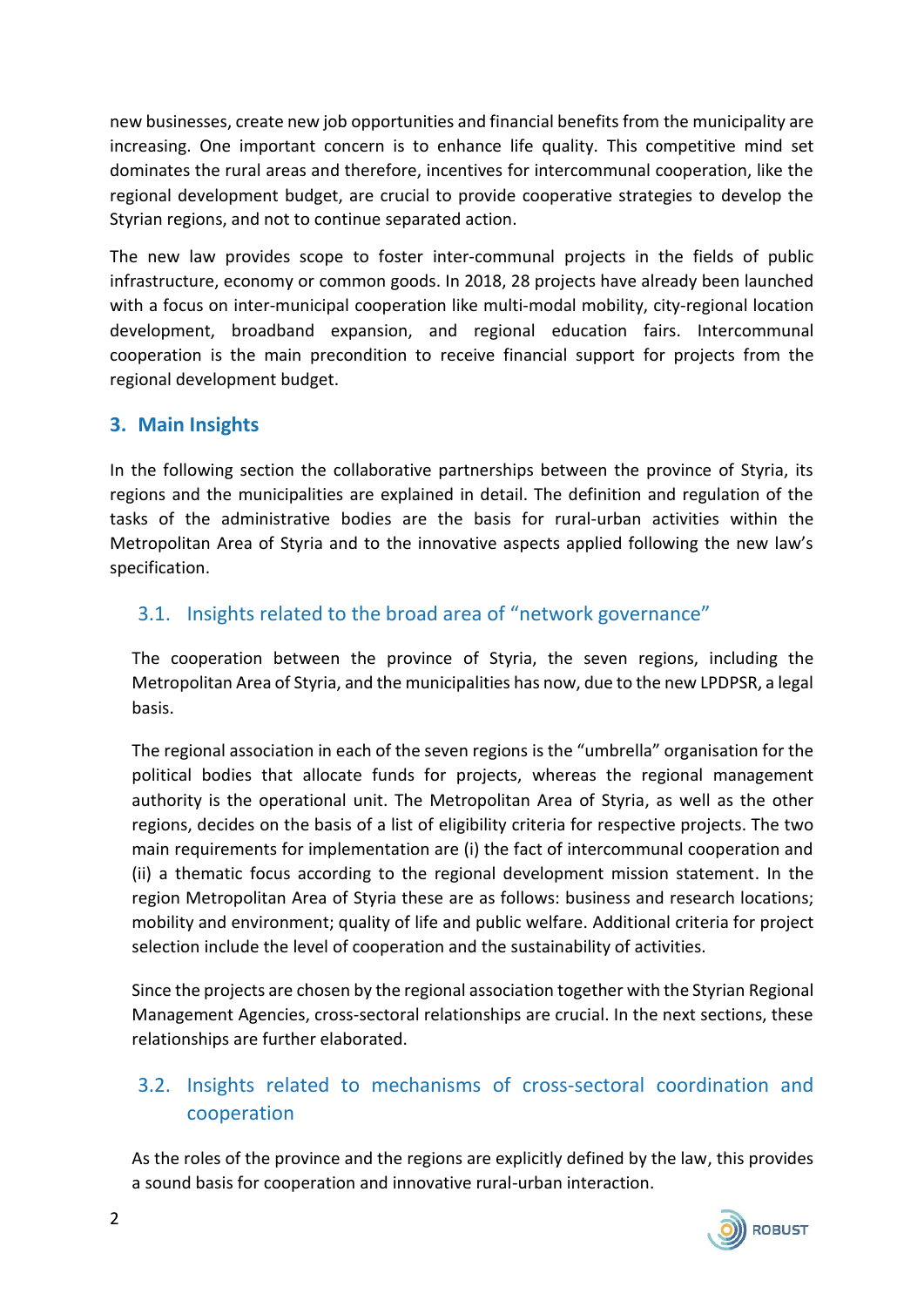The province of Styria is responsible for:

- The preparation and implementation of a provincial development strategy as a framework for spatial development coordination.
- The cross-sectoral coordination and structuring of spatial measures for the province and the regions.
- The establishment of a coordination group for provincial and regional development.
- Coordination of regional development strategies with the provincial development strategy.
- Coordination of regional guidelines and major projects.

The Styrian regions are responsible for:

- Coordination and support to increase intercommunal cooperation within a region.
- Elaboration of the regional development strategy based on the development strategy of the province.
- Preparation of the annual regional work programme based on the regional development strategy including the annual budget.
- Preparation and ongoing implementation of development measures and projects.
- Ongoing monitoring of regional development and participation in significant provincial spatial planning activities.
- Provision of information on implementation and regional stakeholder and citizens participation.

For the implementation of the new law, cooperation between all stakeholders at a level is essential. Furthermore, the encouragement of inter-communal projects should foster a mutually beneficial development across the whole region. However, there is too little experience of the implementation so far, since the new law has only been passed at the end of 2017.

# 3.3. Insights related to the role of (actual, potential) social, organizational, institutional innovations

The main innovative aspect of the LPDPSR is the installation of the regional development budget. This should foster regional commitment and contribute to a level of intercommunal cooperation that demands a stronger focus on a holistic regional development approach.

Another important innovative aspect of the new regulation is that it enhances the autonomy of the regions, which in turn fosters the adaptation of measures to local needs, challenges and potentials.

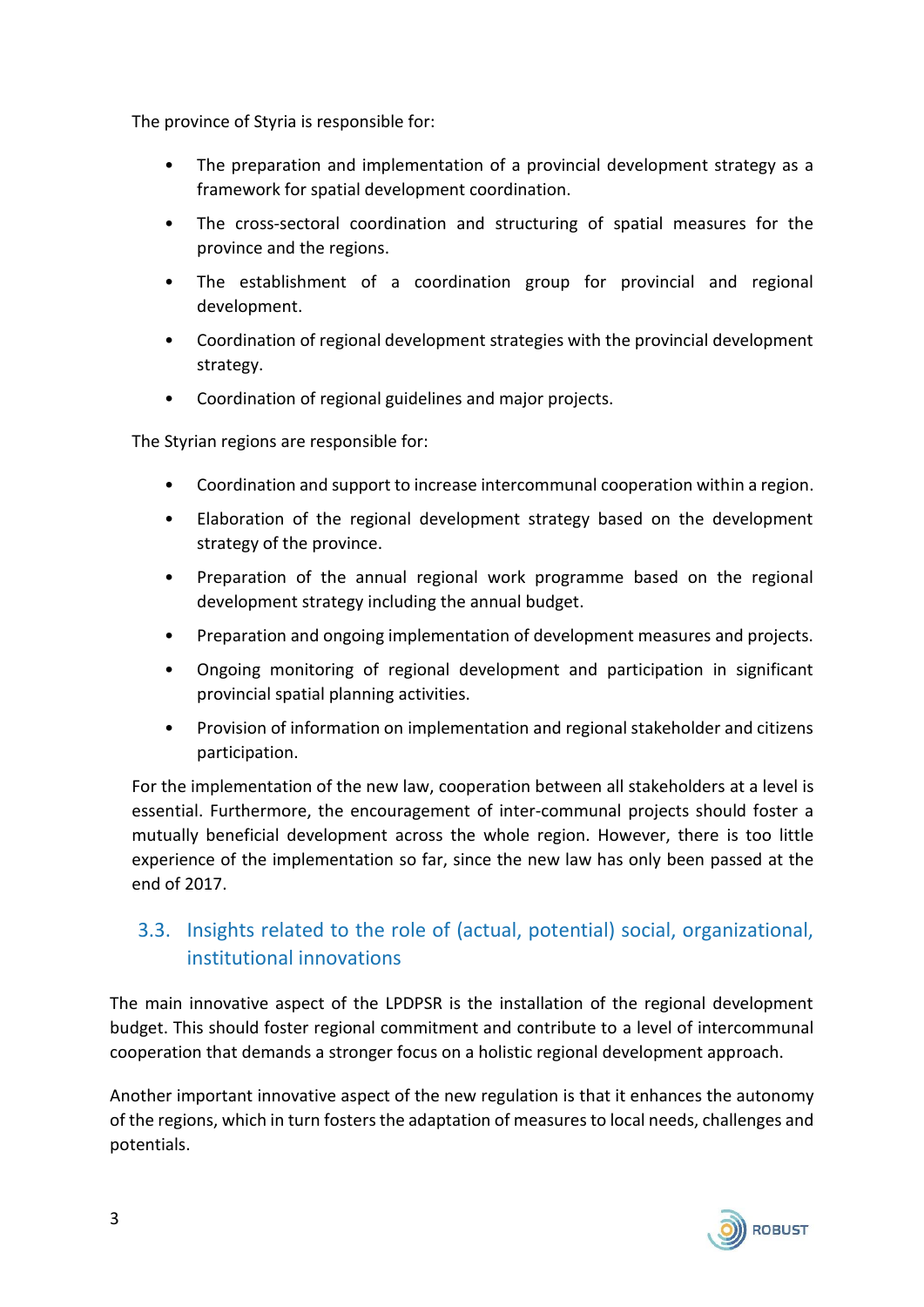For example, a particular local need in the field of public infrastructure and services is the intercommunal use of recycling centres. With the new law, it is possible to conduct a feasibility study for the development of intercommunal and city-regional use of recycling centres.

Another important intercommunal initiative that is financed from the new regional development budget is the organisation of regional education fairs in the districts of Voitsberg and Graz-Umgebung. In order to avoid further out-migration of the local labour force and to counteract the lack of skilled workers in remote parts of the region, regional companies get the opportunity to present themselves to the local population, particularly targeting young people. Additionally, the fair presents detailed information about educational and employment opportunities in the region.

#### **4. Effectiveness Indicators**

The main effect of the LPDPSR is the improved incentive for cooperative action between the province of Styria, the seven regions and the municipalities by establishing a renewed financial basis for intercommunal activities. Therefore, the Styrian regions gain greater economic independence. The attributed budget resources foreseen by this new law enables regions to plan ahead for the next couple of years and to address individual (local) challenges and new approaches. The yearly budget of €12 million for all seven Styrian regions should address the requirements of each region and react to regional trends. The fair distribution of the financial resources should also help to enhance greater competitiveness of the seven Styrian regions and to achieve a balance between the growing cities, like the capital of Graz and the regional centres Voitsberg and Köflach, and structurally weaker municipalities. This kind of financial balance within the province of Styria will be the main beneficial effect.

Since the LPDPSR has only been passed in November 2017 and came into effect in January 2018, there are no experiences yet about the effectiveness of the implementation.

### **5. Illustration and further information**

The ROBUST living lab is the region with the highest financial budget due to this new LPDPSR. The regional budget for the Metropolitan Area of Styria is €3.4 million per year. In this region it is especially important to consider the variety of challenges deriving from the wide scope of rural-urban interactions. While the city-region of Graz is characterised by a substantial rate of immigration, the western part of the region in particular has to deal with out-migration of young and well-educated people and its related effects.

The Regional Management Agency of the Metropolitan Area of Styria is the operational unit in the region and has to distribute the budget to intercommunal projects in the region. This new regulation of assigning financial autonomy to the regional management authority carries further the widespread coordinating tasks of these institutions with a long track record in Austria and related experience (Draxl et al. 2004). Since the law only came into force at the beginning of this year, many existing plans and priorities for intercommunal projects, such as a project on multi-modality and the development of a "master plan" for broadband expansion over the whole region, are supported and the elaboration of new projects is in progress.